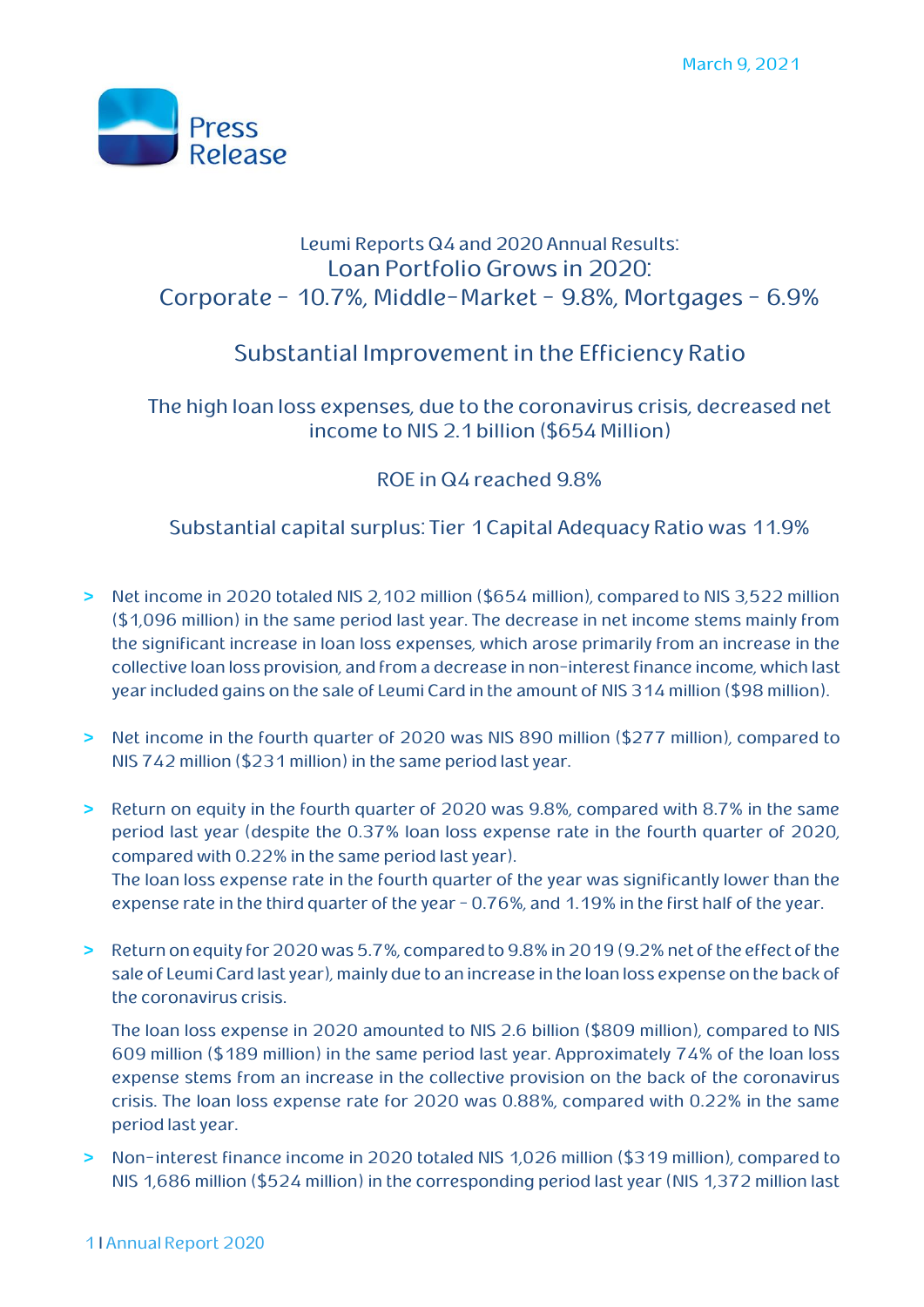

year - \$427 million - net of the sale of Leumi Card). The change stems mainly from losses recorded in the item in the first quarter of the year on the back of decreases in capital markets, and from the effect of derivatives and exchange rate differentials.

**>** The efficiency ratio in 2020 improved to 53.8%, compared with 58.1% last year (net of the effect of the sale of Leumi Card). The improvement stems from a decrease in salary expenses and other operating expenses.

Operating and other expenses in 2020 reached NIS 7 billion (\$2.2 billion), a 10.9% decrease compared to the same period last year. Salary and related expenses were down 13.5%, mostly due to the lack of provisions for bonuses in light ofthe financial results, and a decrease in the number of employees.

The efficiency ratio in the fourth quarter of 2020 was 50.7%, compared with 61.7% in the same period last year.

- **>** Significantly higher CET1 capital ratio than the regulatory requirement Common Equity Tier 1 capital ratio as at December 31, 2020 was 11.9%, and total capital ratio was 15.6%.
- **>** Growth in the loan portfolio the Bank continues to focus its growth efforts on the loan portfolio in the middle-market, corporate, and mortgage segments. The corporate loan portfolio (including real estate) grew at a rate of 10.7% in the past year; the middle-market portfolio grew by 9.8% and the mortgage portfolio grew by 6.9%.
- **>** Deposits by the public were up by 19.6% year-on-year, totaling NIS 447 billion (\$139billion), compared to NIS 374 billion (\$116 billion) in the same period last year.

#### Leumi Supports its Customers During the Coronavirus Crisis:

- **>** Credit to businesses from of the outbreak of the crisis until shortly before the publication date of the financial report, Leumi approved some NIS 6.4 billion (\$2.0 billion) in business loans as part of the state-backed loan fund for businesses hurt by the coronavirus crisis and the loan fund for high-risk businesses. Out of this amount, some NIS 3.8 billion (\$1.2 billion) were extended to small businesses.
- **>** Moratorium on loans to small and micro-businesses as of January 31, 2021, Leumi deferred current repayments of loans extended to small and micro-businesses totaling NIS 1.2 billion (\$373 million), out of which only NIS 170 million (\$53 million) are still under moratorium.
- **>** Moratorium on mortgage loans as of January 31,2021, Leumi deferred current repayments of mortgage loans in the amount of NIS 0.9 billion (\$280 million), out of which only NIS 360 million (\$112 million) are still under moratorium.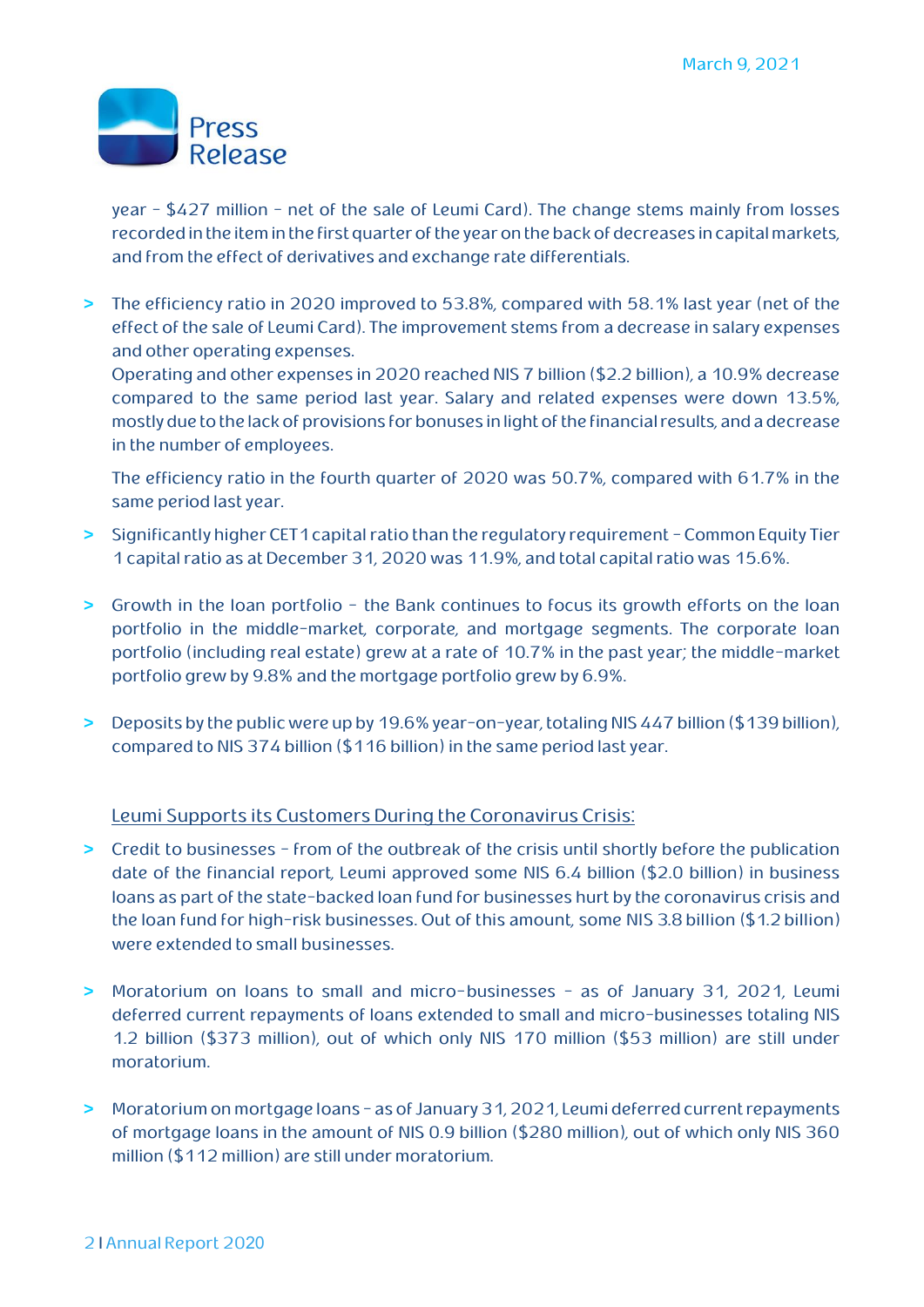

#### Development of Balance Sheet Items:

- **>** Shareholders' equity as at December 31, 2020 totaled NIS 37.7 billion (\$11.7 billion), compared to NIS 35.4 billion (\$11.0 billion) as at December 31, 2019 .
- **>** Gross loans to the public grew by 5.2%. Net loans to the public as at December 31, 2020 totaled NIS 295.3 billion (\$91.9 billion), compared with NIS 282.5 billion (\$87.9 billion) as at December 31, 2019, a 4.6% increase. Most of the increase is due to mortgage, middle-market and corporate loans.
- **>** Deposits by the public as at December 31, 2020 totaled NIS 447.0 billion (\$139.0 billion), compared with NIS 373.6 billion (\$116.2 billion) as at December 31, 2019, a 19.6% increase.
- **>** Leverage ratio as at December 31, 2020 was 6.6%.
- **>** Liquidity coverage ratio as at December 31, 2020 was 137%, compared to the 100% minimum required by the Bank of Israel.

#### Leumi Chairman of the Board, Dr. Samer Haj Yehia:



"We are currently witnessing significant progress in the worldwide vaccination effort, in which Israel has taken the lead. With the hope that Israelis will continue to adhere to safety precautions, we are seeing a light at the end of the tunnel, sensing a waft of optimism, for a potential exit from the coronavirus crisis which has engulfed the world this past year .

Leumi was a pioneer in detecting the emerging crisis, switching to crisis management mode as early as February 2020 - well before the Israeli

government imposedany restrictions; we were thus able to dynamically adjust our service model, as well as our operations, management and strategy - exercising open-mindedness and forward-looking planning - while taking care of our employees' and customers' health.

Leumi encountered the coronavirus crisis with financial robustness in terms of capital adequacy and liquidity ratios, a highly-professional and dedicated staff, and technological advancement. This helped us assume a leading role in resuscitating the Israeli economy; as early as the first months of the crisis, Leumi provided diverse and creative solutions, adjusted to the changing needs of all its customers. The Bank's employees demonstrated inspiring engagement, devotion and professionalism in providing service and banking solutions for all customers who were facing a complex and changing reality.

The Leumi Group concludes 2020 with a net income of NIS 2,102 million. Most of the income and profit stem from core activities. During 2020, Leumi donated NIS 37 million to the community, with more than 2,300 Leumi employees spending some 16,000 hours in volunteer work across a wide range of activities in various communities, including in the areas of healthcare and education, among the future generation and the elderly.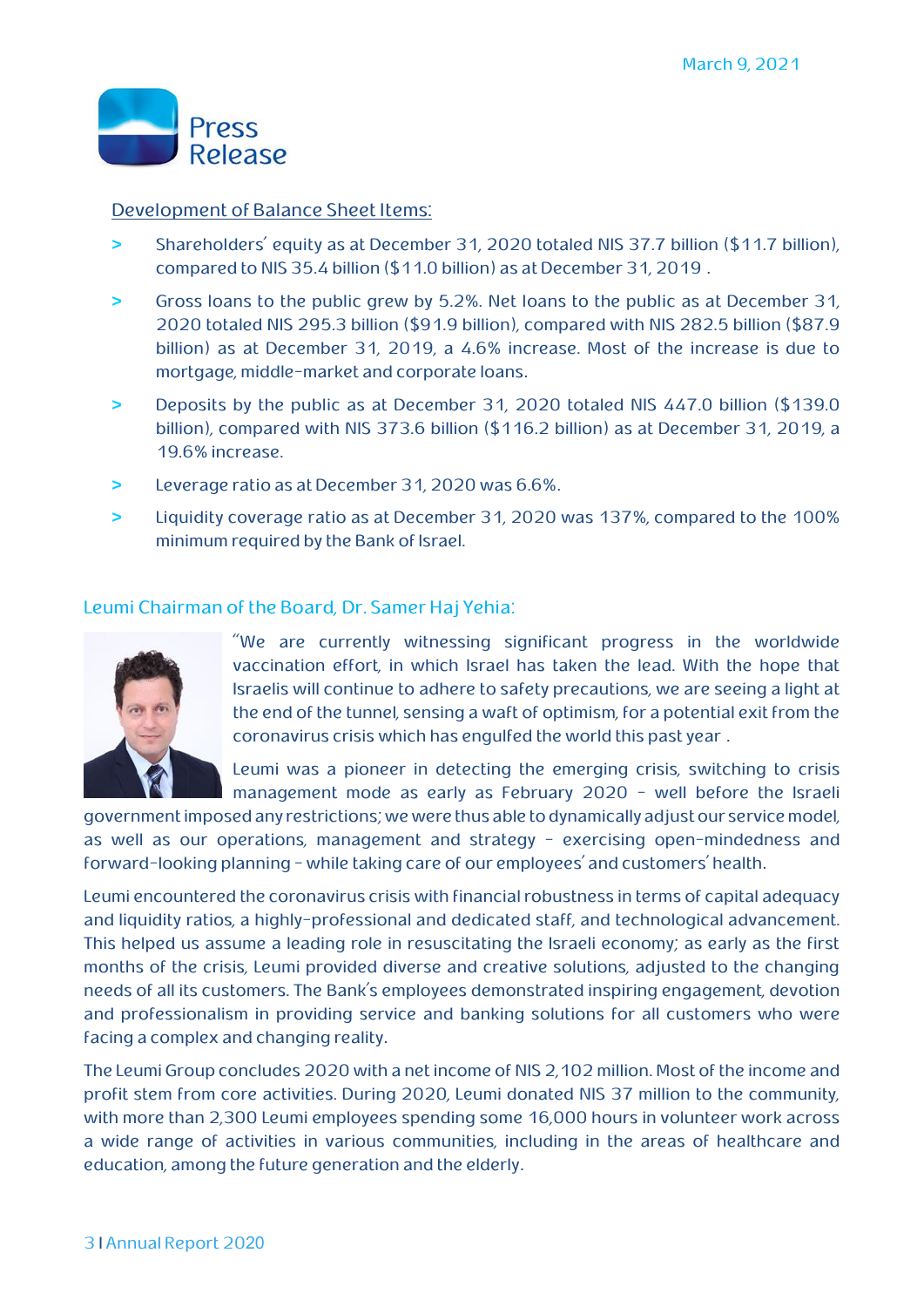

2020 was a year of progress in terms of regional peace, with the signing of the Abraham Accords between Israel and the United Arab Emirates, the Kingdom of Bahrain, the Kingdom of Morocco and the Republic of Sudan. Leumi is proud of its leadership role in realizing the business relations between the countries and in promoting them through human, financial and business capital, leveraging its 120-year-long experience.

I and the Board of Directors would like to thank the Bank's management and employees for their dedicated work throughout a highly challenging year. I would also like to thank our customers and shareholders for their ongoing faith - in us and in our path".

#### Leumi President & CEO, Mr. Hanan Friedman:



"In the past year, we have experienced a pandemic which led to a global economic crisis, highlighting the importance of a robust banking system which is able to support the Israeli economy and households in overcoming the crisis. Throughout the year, Leumi went to great lengths to assist its customers - both private and businesses. This activity is well reflected in our results. We will continue to support our customers even as we come out of the crisis, providing them with tailored financial tools, to allow them to

enjoy the rapid growth and consumption spike, which are expected to characterize the emergence from the crisis.

We expect the vaccination drive to lead us, throughout 2021, to gradually emerge from the health crisis, and consequently - from the economic crisis as well. The numerous challenges we have faced are here to stay for some time, but the insights we have gained from the crisis are loud and clear. Our digital strategy - which has proven itself during the crisis - will continue and further expand. We will take our artificial intelligence capabilities and our smart models many steps ahead, in order to ensure Leumi's technological leadership well into tomorrow's banking era.

We will continue to leverage the capabilities we have developed throughout the crisis - alongside our employees' commitment to the Bank's success - in order to accelerate growth in segments that are in line with our strategy. We will do so using our digital and innovative capabilities; adopting a service model that is customized to customers' needs; enhancing the customer service cycle, including in the field of credit underwriting; and by using robotics and additional advanced technological tools. We have seen how important these parameters are for our customers' satisfaction, and to what extent they constitute a major engine for smart, healthy growth.

The era of open banking, in addition to our digital, AI-based underwriting capabilities, as well as the infrastructure for collaborations with fintechs, create an opportunity to offer our products in an informed and direct manner - to customers of all banks. We believe this has substantial potential going forward".